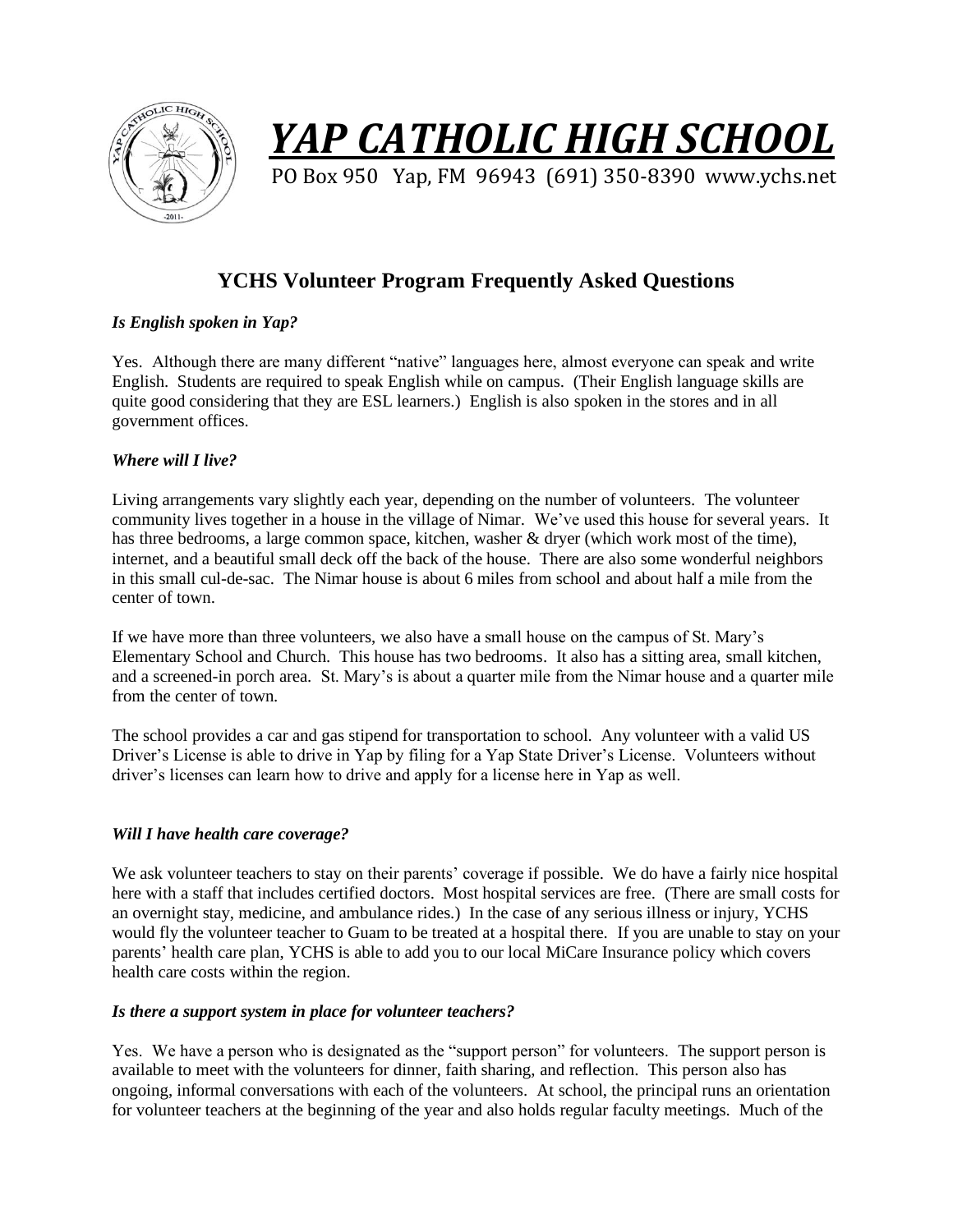discussion at these meetings centers on teaching and learning strategies. Teachers also meet with an administrator for one-on-one mentoring sessions.

#### *What will my duties be?*

Most volunteers teach three different courses. One or two of the courses may not line up with the teacher's background, but this has not been a problem in the past. Volunteers have enjoyed teaching new subjects – e.g. Micronesian History  $\&$  Government. Each teacher is expected to create an organized electronic file with all lesson plans, unit plans, and assessments. These files from past years are a terrific resource to help new teachers plan the courses.

Teachers are also expected to help plan and execute Retreat Days and Days of Recollection, help coach sports teams and/or run activities, and run a homeroom (or proctor a daily Silent Reading or elective period). The school day runs from  $8:15 - 4:00$ . There is a Study Hall period at the end of each day when students can get help from teachers as they work on homework. This is also when sports practices and activity meetings take place.

#### *How long is my commitment?*

We ask volunteer teachers to commit for at least one year, but we recommend two years. Those who have stayed on for a second year have really enjoyed "feeling at home" – mostly teaching the same courses, knowing their way around, and knowing the students and families. We've never had a three-year volunteer, but that is also a possibility!

#### *Will I get paid?*

Volunteer teachers receive a monthly stipend to cover personal expenses. They also receive food money (which gets pooled together) and gas money. In the past, one-year volunteers have paid their own airfare (about \$2,000.00 from the east coast) and two-year volunteers have been reimbursed by the school. (Some volunteers have successfully raised money on their own to pay for their tickets.) The school can help pay airfare for a one-year volunteer if necessary.

#### *Is there much to do in Yap?*

There are no movie theaters, malls, bookstores, etc. However, there are many very interesting "local" activities. Getting to see a cultural dance is a treat. (A number of YCHS students take part in these.) There is a cultural festival call Yap Day (which actually lasts for 2-3 days). There are kayaks for rent, and there are two hotels that have small swimming pools. There are several restaurants on islands. Many of the volunteers are runners, and some play in sports leagues at the Sports Complex.

Yap is also a well-known dive destination. Many volunteers have become certified in scuba diving. Yap is known for its excellent safety standards and is famous for its manta rays.

Volunteers also usually find a niche for what works for them with more quiet time on Yap. Some enjoy reading with this time, others join in on village work; it is part of the unique experience of living on Yap to have more freedom with your time.